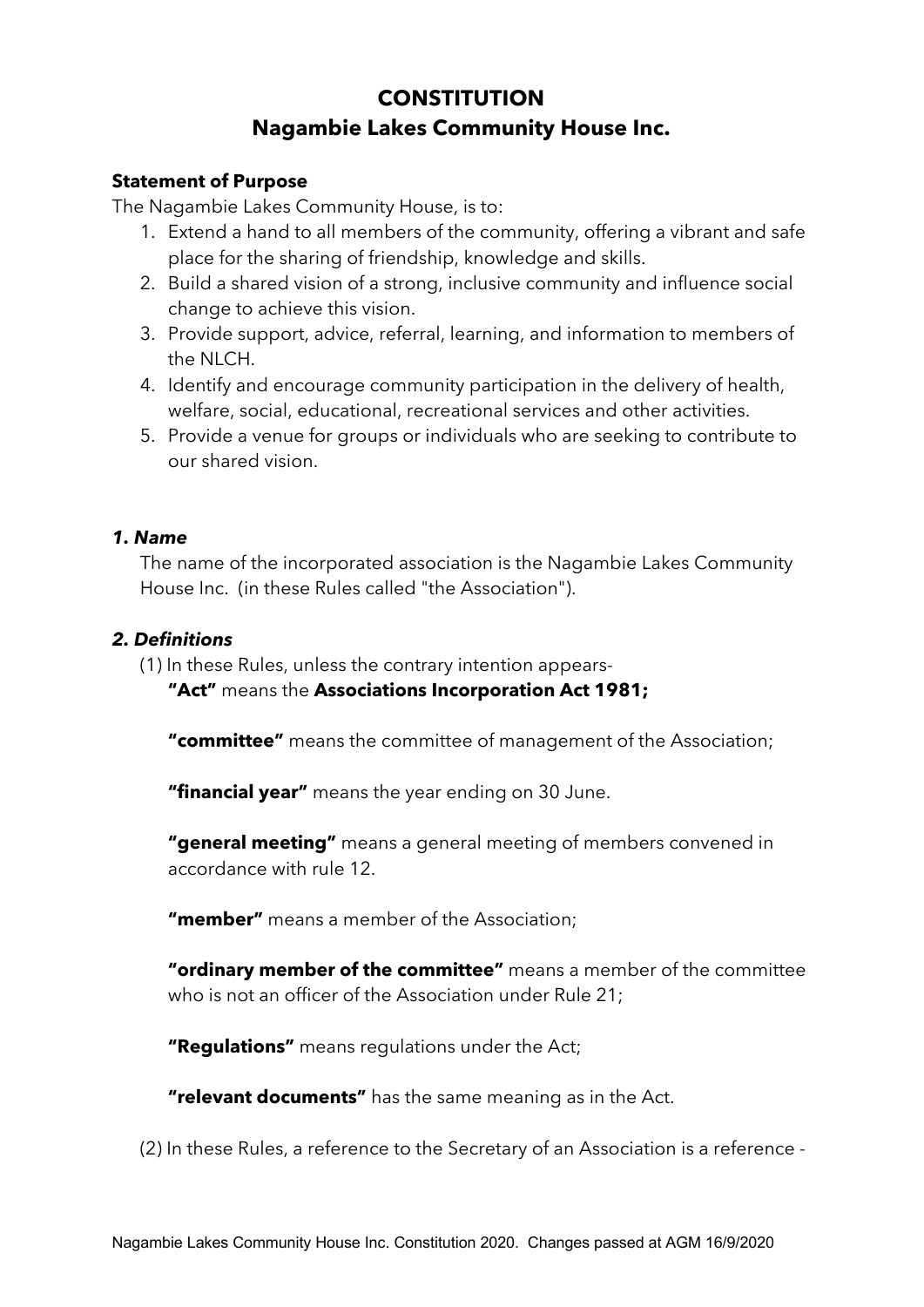(a) if a person holds office under these Rules as Secretary of the Association

to that person; and

(b) in any other case, to the public officer of the Association.

# *3. Alteration of the rules*

–

These Rules and the statement of purposes of the Association must not be altered except in accordance with the Act.

# *4. Membership, entry fees and subscription*

- (1) A person who applies and is approved for membership as provided in these Rules is eligible to be a member of the Association on payment of the entrance fee and annual subscription payable under these Rules.
- (2) A person who is not a member of the Association at the time of the incorporation of the Association (or who was a member at that time but has ceased to be a member) must not be admitted to membership unless -
	- (a) he or she applies for membership in accordance with sub-rule (3); and
	- (b) the admission as a member is approved by the committee.
- (3) An application of a person for membership of the Association must
	- (a) be made in writing in the form set out in Appendix 1
	- (b) be lodged with the Secretary of the Association.
- (4) As soon as practicable after the receipt of an application, the Secretary must refer the application to the committee.

(5) The committee must determine whether to approve or reject the application.

- (6) If the committee approves an application for membership, the Secretary must, as soon as practicable-
	- (a) notify the applicant in writing of the approval for membership; and

(b) request payment within 28 days after receipt of the notification of the sum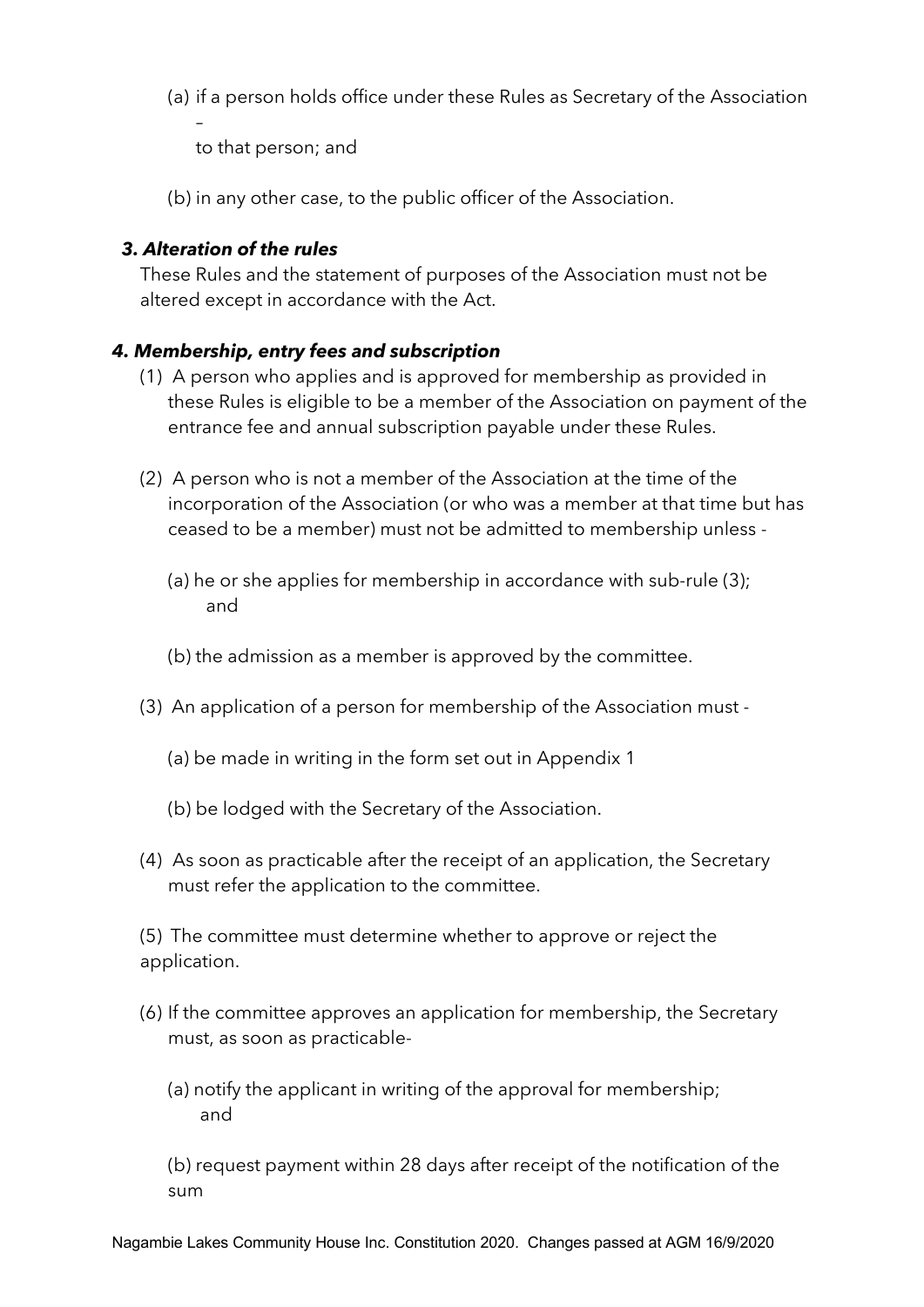payable under these Rules as the entrance fee and the first year's annual subscription.

- (7) The Secretary must, within 28 days after receipt of the amounts referred to in sub-rule (6), enter the applicant's name in the register of members.
- (8) An applicant for membership becomes a member and is entitled to exercise the rights of membership when his or her name is entered in the register of members.
- (9) If the committee rejects an application, the committee must, as soon as practicable, notify the applicant in writing that the application has been rejected

(10) A right, privilege, or obligation of a person by reason of membership of the

Association

(a) is not capable of being transferred or transmitted to another person., and

- (b) terminates upon the cessation of membership whether by death or resignation or otherwise.
- (11) The entrance fee is the relevant amount set out in Appendix 4.
- (12) The annual subscription is the relevant amount set out in Appendix 4 and is payable in advance on or before 1 July in each year.

## *5. Register of members*

- (1) The Secretary must keep and maintain a register of members containing
	- (a) the name and address of each member, and
		- (b) the date on which each member's name was entered in the register.

(2) The register is available for inspection free of charge by any member upon request.

(3) A member may make a copy of entries in the register.

# *6. Ceasing membership*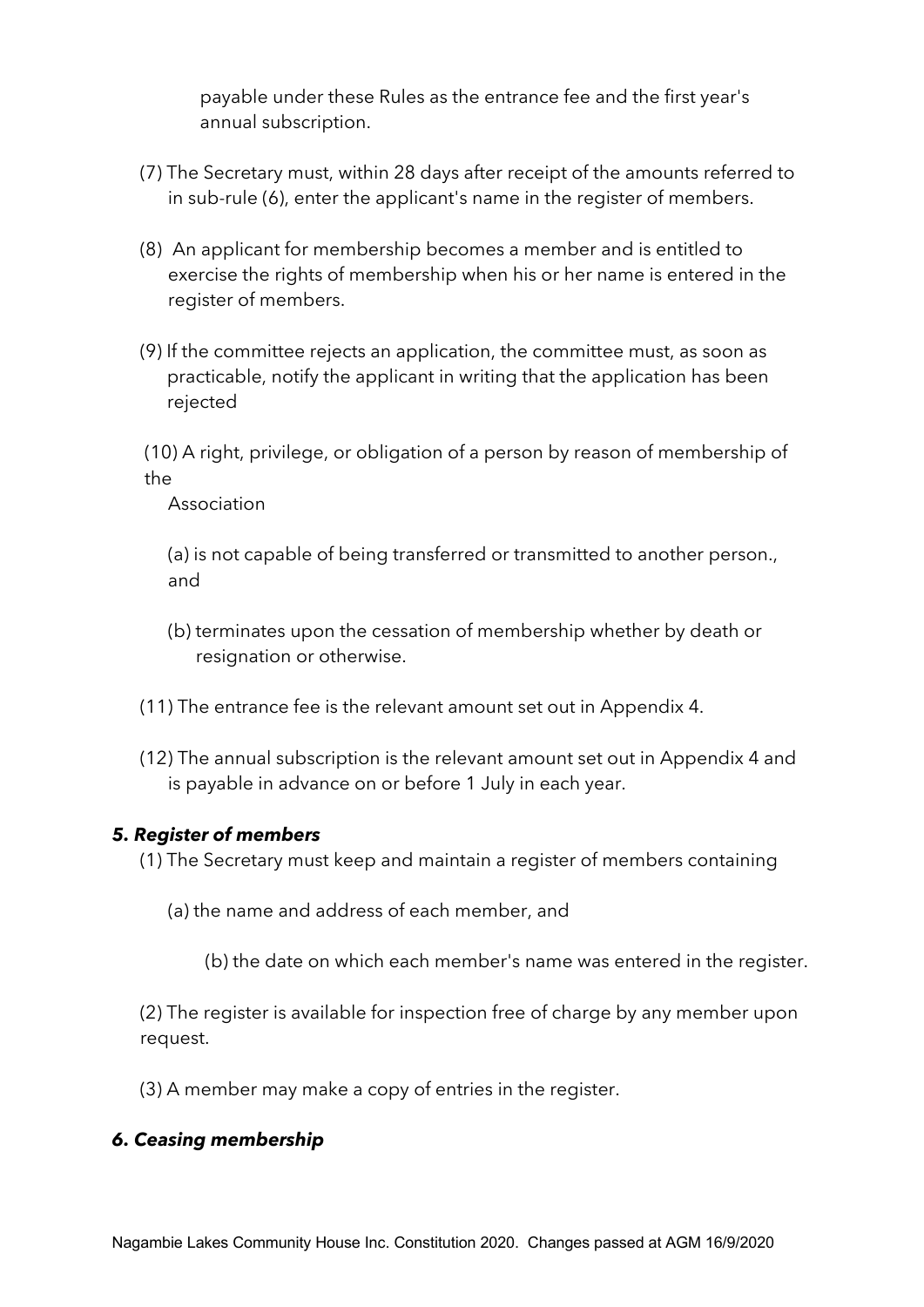- (1) A member of the Association who has paid all moneys due and payable by a member to the Association may resign from the Association by giving one month's notice in writing to the Secretary of his or her intention to resign.
- (2) After the expiry of the period referred to in sub-rule (1)-
	- (a) the member ceases to be a member; and
	- (b) the Secretary must record in the register of members the date on which the member ceased to be a member.

# *7. Discipline, suspension and expulsion of members*

- (1) Subject to these Rules, if the committee is of the opinion that a member has refused or neglected to comply with these Rules, or has been guilty of conduct unbecoming a member or prejudicial to the interests of the Association, the committee may by resolution -
	- (a) fine that member an amount not exceeding \$500; or
	- (b) suspend that member from membership of the Association for a specified period; or
	- (c) expel that member from the Association.

(2) A resolution of the committee under sub-rule (1) does not take effect unless -

- (a) at a meeting held in accordance with sub-rule (3), the committee confirms the resolution; and
- (b) if the member exercises a right of appeal to the Association under this rule, the Association confirms the resolution in accordance with this rule.
- (3) A meeting of the committee to confirm or revoke a resolution passed under sub-rule (1) must be held not earlier than 14 days, and not later than 28 days, after notice has been given to the member in accordance with sub-rule (4).
- (4) For the purposes of giving notice in accordance with sub-rule (3), the Secretary must, as soon as practicable, cause to be given to the member a written notice -
	- (a) setting out the resolution of the committee and the grounds on which it is based; and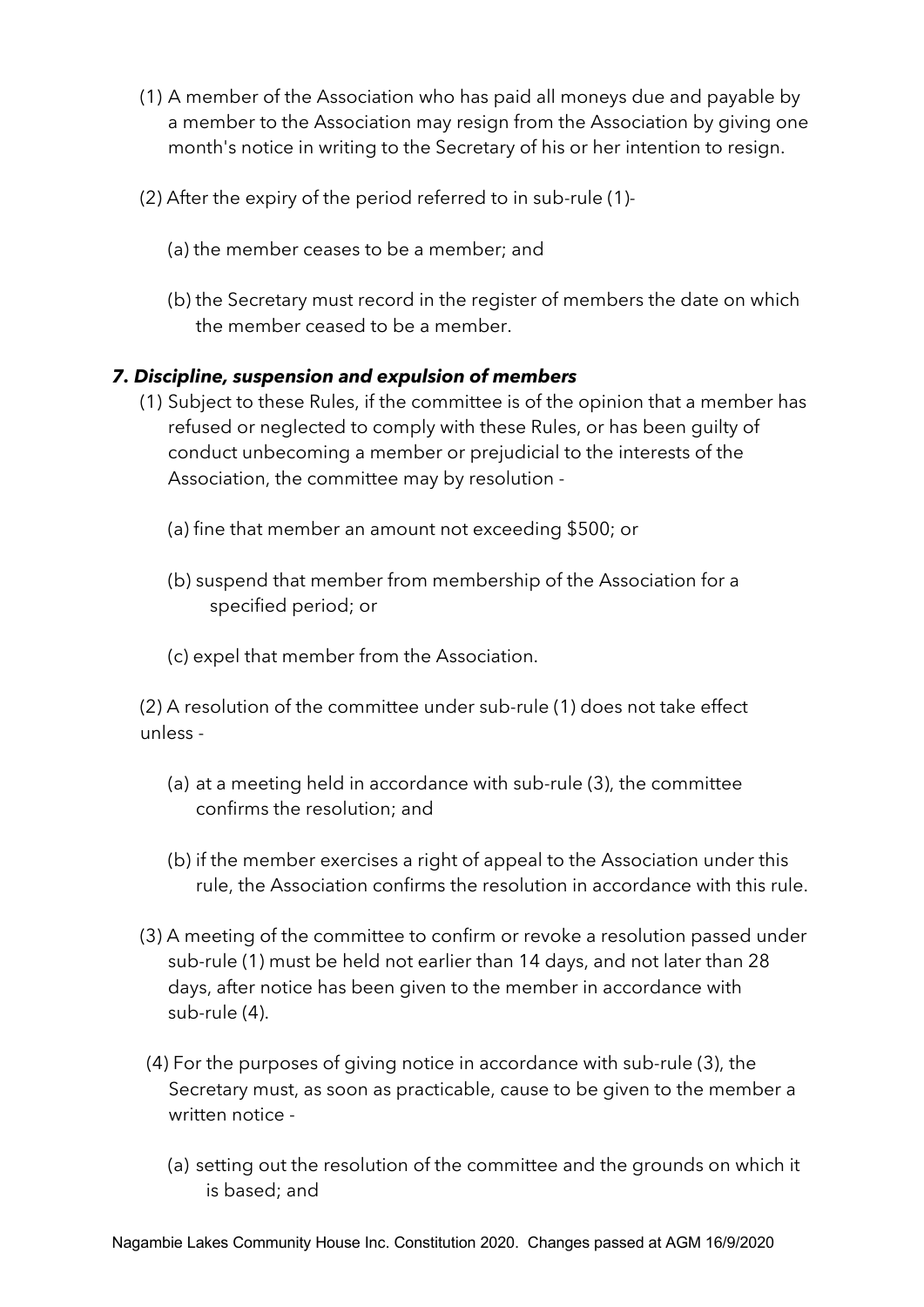- (b) stating that the member, or his or her representative, may address the committee at a meeting to be held not earlier than 14 days and not later than 28 days after the notice has been given to that member; and
- (c) stating the date, place and time of that meeting; and

(d) informing the member that he or she may do one or both of the following -

- (i) attend that meeting;
- (ii) give to the committee before the date of that meeting a written statement seeking the revocation of the resolution;

(e) informing the member that, if at that meeting, the committee confirms the

resolution, he or she may, not later than 48 hours after that meeting, give the Secretary a notice to the effect that he or she wishes to appeal to the Association in general meeting against the resolution.

- (5) At a meeting of the committee to confirm or revoke a resolution passed under sub-rule (1), the committee must -
	- (a) give the member, or his or her representative, an opportunity to be heard; and
	- (b) give due consideration to any written statement submitted by the member; and
	- (c) determine by resolution whether to confirm or to revoke the resolution.
- (6) If at the meeting of the committee, the committee confirms the resolution, the member may, not later than 48 hours after that meeting, give the Secretary a notice to the effect that he or she wishes to appeal to the Association in general meeting against the resolution.
- (7) If the Secretary receives a notice under sub-rule (6), he or she must notify the committee and the committee must convene a general meeting of the Association to be held within 21 days after the date on which the Secretary received the notice.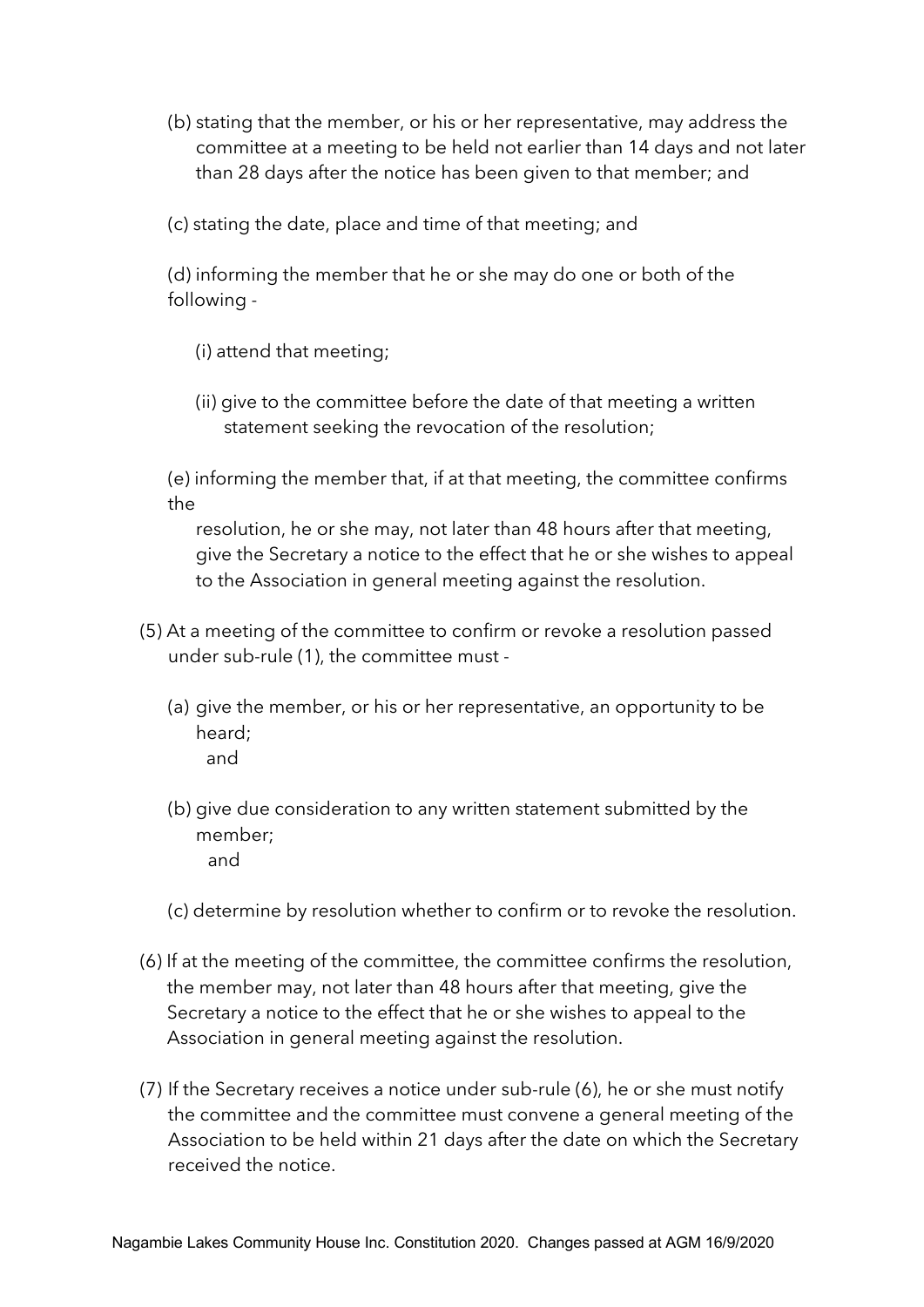(8) At a general meeting of the Association convened under sub-rule (7) -

(a) no business other than the question of the appeal may be conducted; and

(b) the committee may place before the meeting details of the grounds for the

resolution and the reasons for the passing of the resolution; and

- (c) the member, or his or her representative, must be given an opportunity to be heard; and
- (d) the members present must vote by secret ballot on the question whether the

resolution should be confirmed or revoked.

(9) A resolution is confirmed if, at the general meeting, not less than two-thirds of the members vote in person, or by proxy, in favour of the resolution. In any other case, the resolution is revoked.

## *8. Disputes and mediation*

- (1) The grievance procedure set out in this rule applies to disputes under these Rules between -
	- (a) a member and another member; or
	- (b) a member and the Association.
- (2) The parties to the dispute must meet and discuss the matter in dispute, and, if possible, resolve the dispute within14 days after the dispute comes to the attention of all of the parties.
- (3) If the parties are unable to resolve the dispute at the meeting, or if a party fails to attend that meeting, then the parties must, within 10 days, hold a meeting in the presence of a mediator.
- (4) The mediator must be
	- (a) a person chosen by agreement between the parties; or
	- (b) in the absence of agreement
		- (i) in the case of a dispute between a member and another member, a person appointed by the committee of the Association; or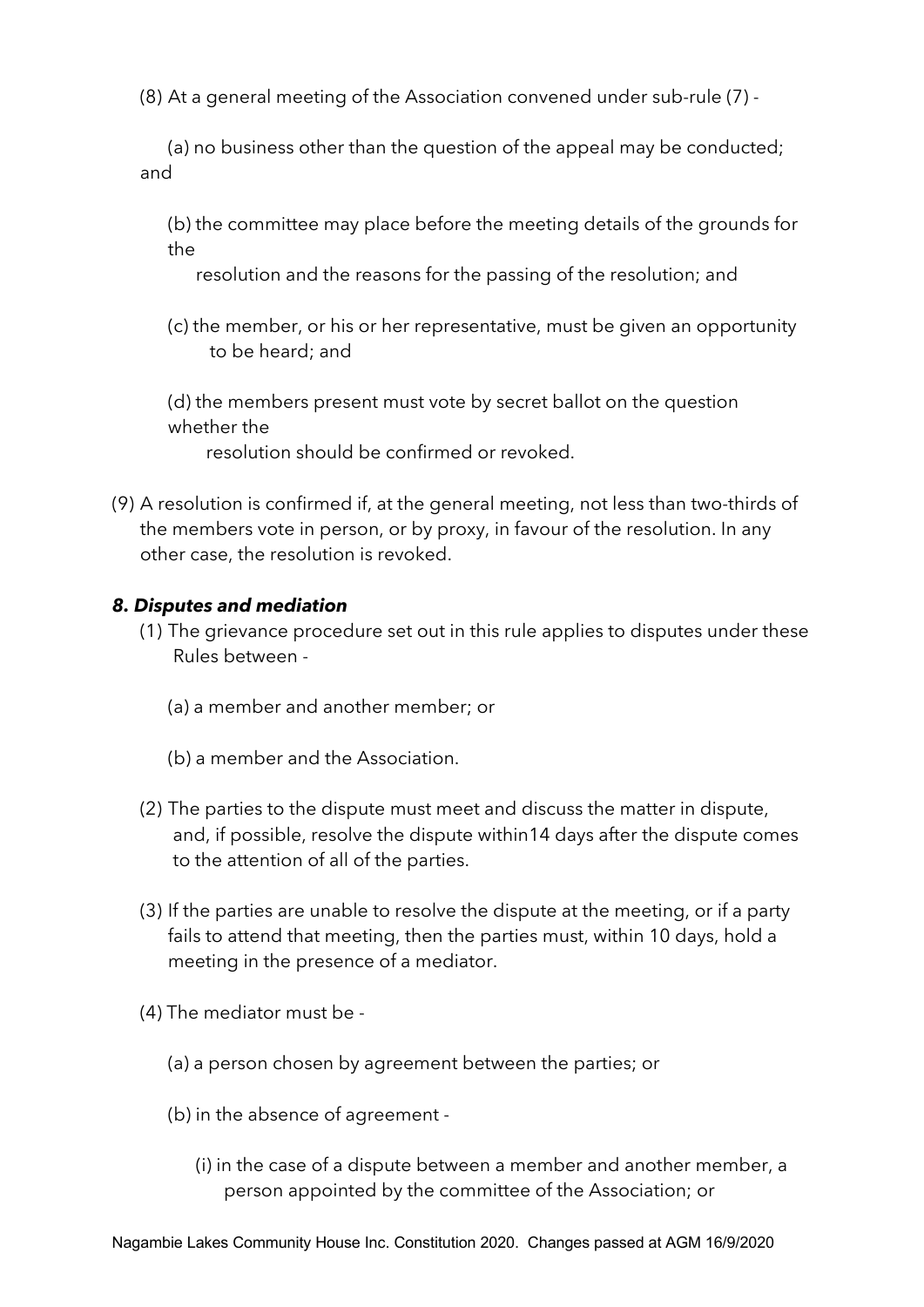- (ii) in the case of a dispute between a member and the Association, a person who is a mediator appointed or employed by the Dispute Settlement Centre of Victoria (Department of Justice).
- (5) A member of the Association can be a mediator.
- (6) The mediator cannot be a member who is a party to the dispute.
- (7) The parties to the dispute must, in good faith, attempt to settle the dispute by mediation.
- (8) The mediator, in conducting the mediation, must
	- (a) give the parties to the mediation process every opportunity to be heard; and
	- (b) allow due consideration by all parties of any written statement submitted by any party; and
	- (c) ensure that natural justice is accorded to the parties to the dispute throughout the mediation process.
- (9) The mediator must not determine the dispute.
- (10) If the mediation process does not result in the dispute being resolved, the parties may seek to resolve the dispute in accordance with the Act or otherwise at law.

#### *9. Annual general meetings*

- (1) The committee may determine the date, time and place of the annual general meeting of the Association.
- (2) The notice convening the annual general meeting must specify that the meeting is an annual general meeting.
- (3) The ordinary business of the annual general meeting shall be
	- (a) to confirm the minutes of the previous annual general meeting and of any general meeting held since that meeting; and
	- (b) to receive from the committee reports upon the transactions of the Association during the last preceding financial year; and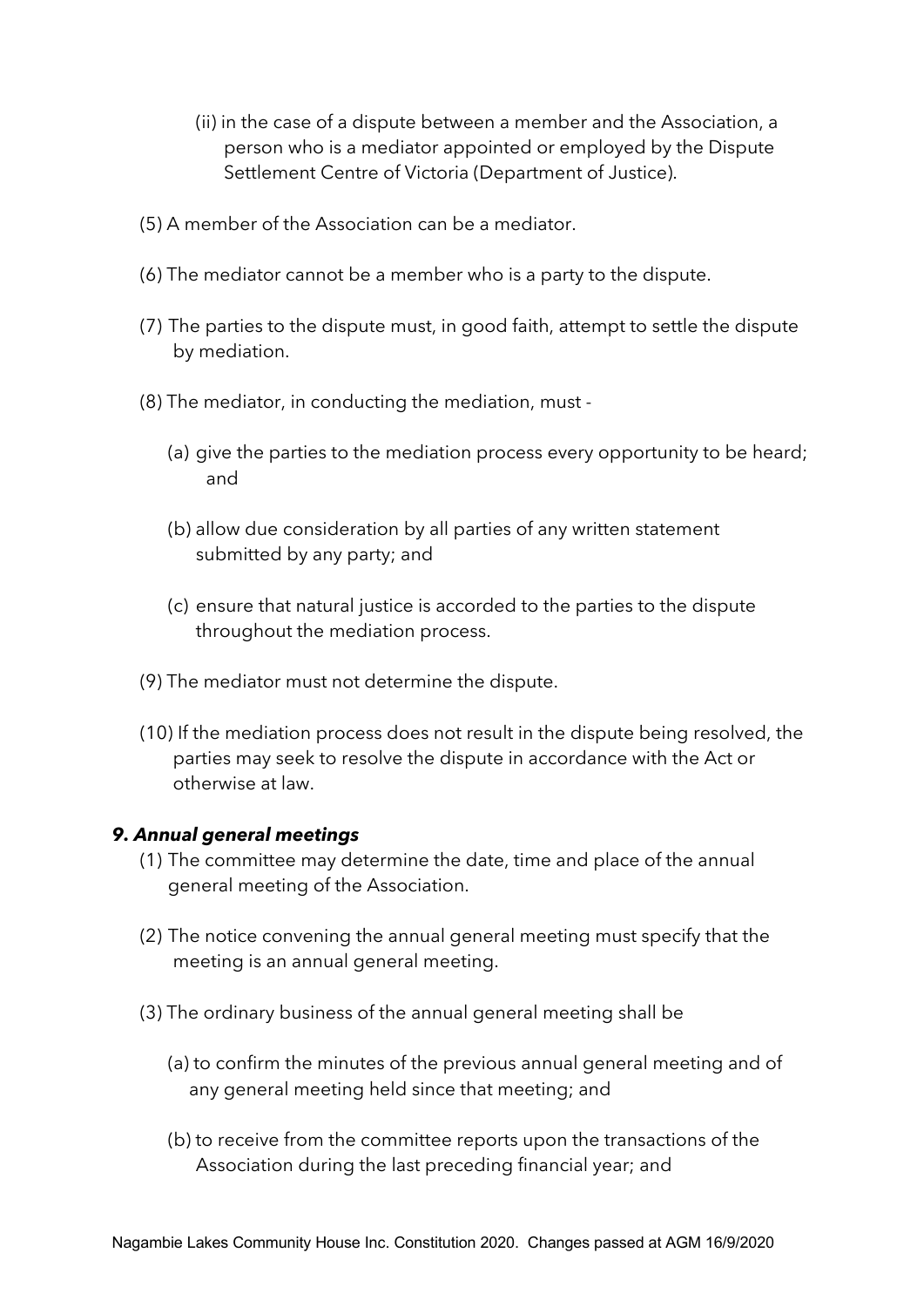- (c) to elect officers of the Association and the ordinary members of the committee; and
- (d) to receive and consider the statement submitted by the Association in accordance with section 30(3) of the Act.
- (4) The annual general meeting may conduct any special business of which notice has been given in accordance with these Rules.

# *10. Special general meetings*

- (1) In addition to the annual general meeting, any other general meetings may be held in the same year.
- (2) All general meetings other than the annual general meeting are special general

meetings.

- (3) The committee may, whenever it thinks fit, convene a special general meeting of the Association.
- (4) If, but for this sub-rule, more than 15 months would elapse between annual general meetings, the committee must convene a special general meeting before the expiration of that period.
- (5) The committee must, on the request in writing of members representing not less than 5 per cent of the total number of members, convene a special general meeting of the Association.
- (6) The request for a special general meeting must
	- (a) state the objects of the meeting; and
	- (b) be signed by the members requesting the meeting; and
	- (c) be sent to the address of the Secretary.
- (7) If the committee does not cause a special general meeting to be held within one month after the date on which the request is sent to the address of the Secretary, the members making the request, or any of them, may convene a special general meeting to be held not later than 3 months after that date.
- (8) If a special general meeting is convened by members in accordance with this rule, it must be convened in the same manner so far as possible as a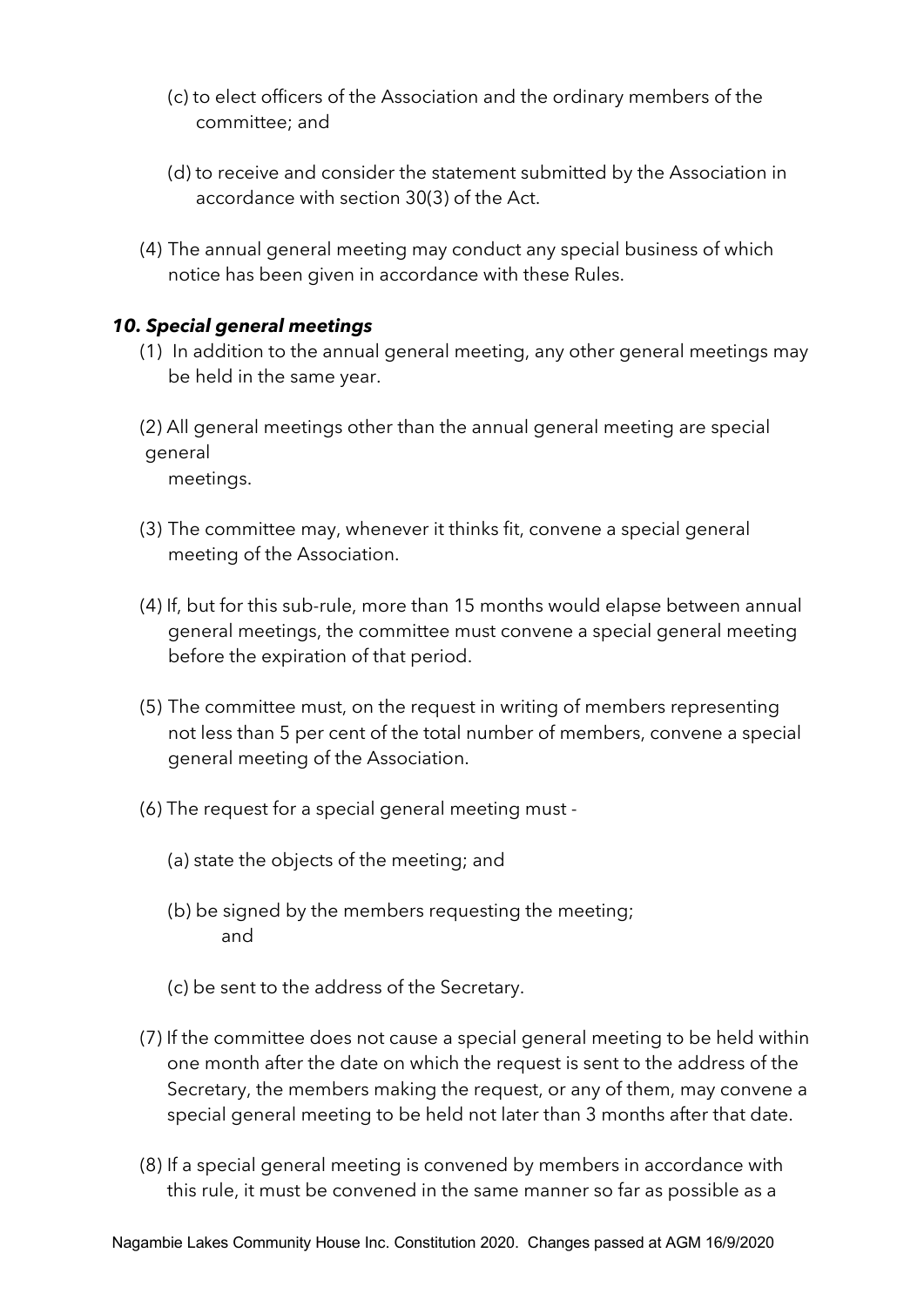meeting convened by the committee and all reasonable expenses incurred in convening the special general meeting must be refunded by the Association to the persons incurring the expenses.

# *11. Special business*

All business that is conducted at a special general meeting and all business that is conducted at the annual general meeting, except for business conducted under the rules as ordinary business of the annual general meeting, is deemed to be special business.

# *12. Notice of general meetings*

- (1) The Secretary of the Association, at least 14 days, or if a special resolution has been proposed at least 21 days, before the date fixed for holding a general meeting of the Association, must cause to be sent to each member of the Association, a notice stating the place, date and time of the meeting and the nature of the business to be conducted at the meeting.
- (2) Notice may be sent
	- a. By electronic transmission (email)
	- b. Personally OR
	- c. By prepaid post if requested by a member
- (3) No business other than that set out in the notice convening the meeting may be conducted at the meeting.
- (4) A member intending to bring any business before a meeting may notify in writing, or by electronic transmission, the Secretary of that business, who must include that business in the notice calling the next general meeting.

# *13. Quorum at general meetings*

- (1) No item of business may be conducted at a general meeting unless a quorum of members entitled under these Rules to vote is present at the time when the meeting is considering that item.
- (2) Five members personally present (being members entitled under these Rules to vote at a general meeting) constitute quorum for the conduct of the business of a general meeting.
- (3) If, within half an hour after the appointed time for the commencement of a general meeting, a quorum is not present-
	- (i) the case of a meeting convened upon the request of members the meeting must be dissolved; and
	- (ii) in any other case-the meeting shall stand adjourned to the same day in the next week at the same time and (unless another place is specified by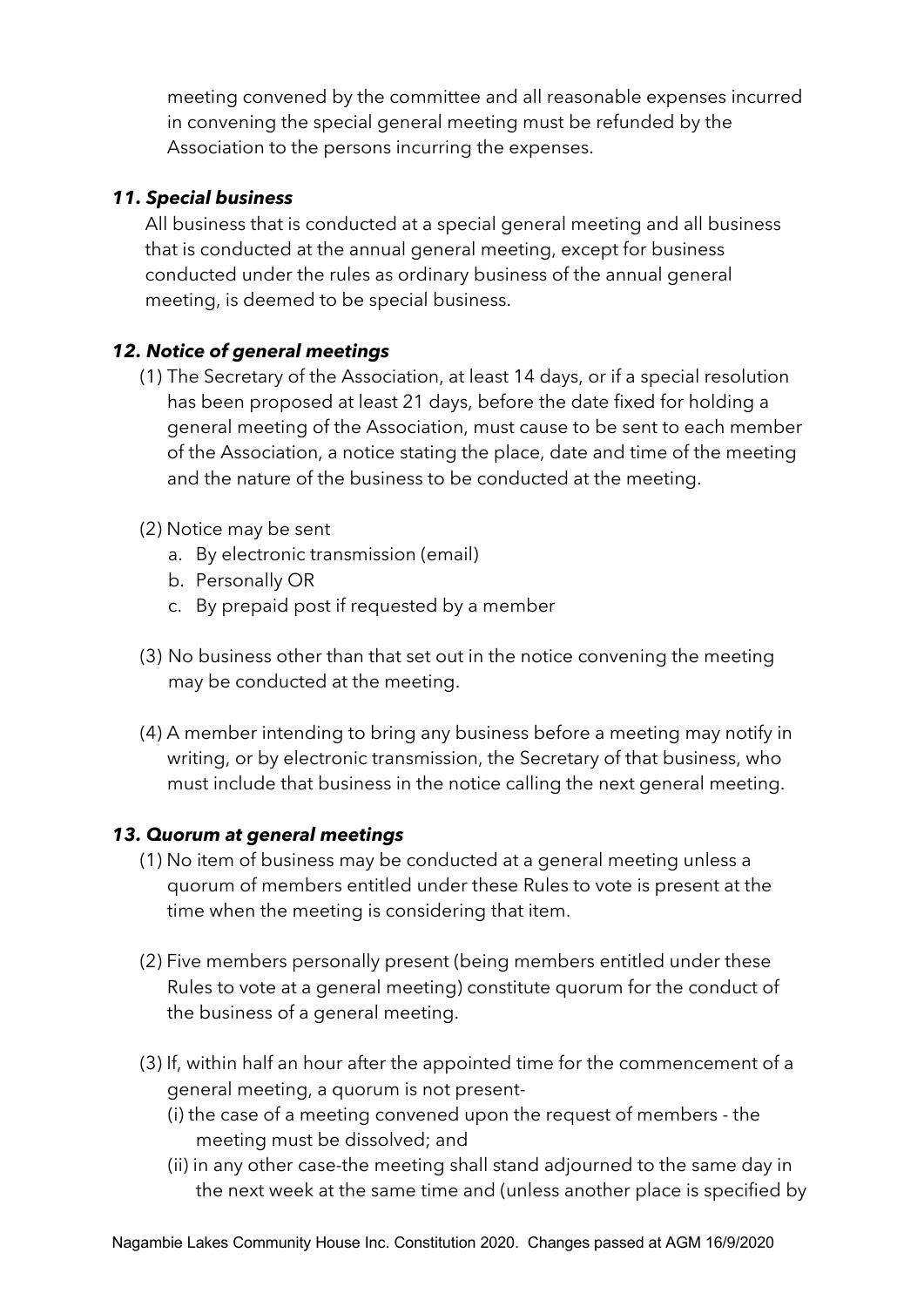the Chairperson at the time of the adjournment or by written notice to members given before the day to which the meeting is adjourned) at the same place.

(4) If at the adjourned meeting the quorum is not present within half an hour after the time appointed for the commencement of the meeting, the members personally present (being not less than 3) shall be a quorum.

# *14. Presiding at general meetings*

- (1) The President, or in the President's absence, the Vice President, shall preside as Chairperson at each general meeting of the Association.
- (2) If the President and the Vice-President are absent from a general meeting, or are unable to preside, the members present must select one of their number to preside as Chairperson.

# *15. Adjournment of meetings*

- (1) The person presiding may, with the consent of a majority of members present at the meeting, adjourn the meeting from time to time and place to place.
- (2) No business may be conducted at an adjourned meeting other than the unfinished business from the meeting that was adjourned.
- (3) If a meeting is adjourned for 14 days or more, notice of the adjourned meeting must be given in accordance with rule 12.
- (4) Except as provided in sub-rule (3), it is not necessary to give notice of an adjournment or of the business to be conducted at an adjourned meeting.

## *16. Voting at general meetings*

- (1) Upon any question arising at a general meeting of the Association, a member has one vote only.
- (2) All votes must be given personally or by proxy.
- (3) In the case of an equality of voting on a question, the Chairperson of the meeting is entitled to exercise a second or casting vote.
- (4) A member is not entitled to vote at a general meeting unless all moneys due and payable by the member to the Association have been paid, other than the amount of the annual subscription payable in respect of the current financial year.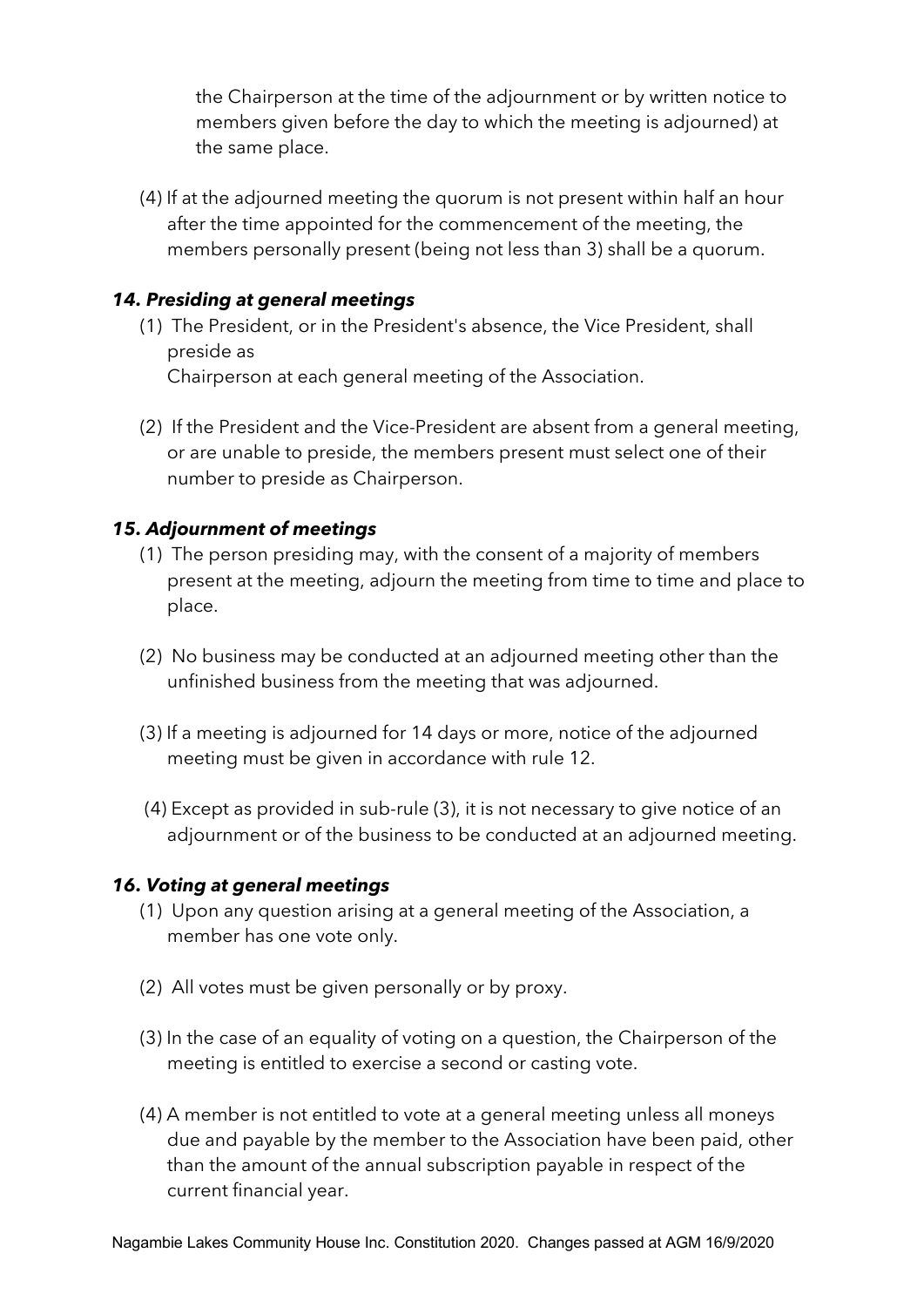# *17. Poll at general meetings*

- (1) If at a meeting a poll on any question is demanded by not less than 3 members, it must be taken at that meeting in such manner as the Chairperson may direct and the resolution of the poll shall be deemed to be a resolution of the meeting on that question.
- (2) A poll that is demanded on the election of a Chairperson or on a question of an adjournment must be taken immediately and a poll that is demanded on any other question must be taken at such time before the close of the meeting as the Chairperson may direct.

## *18. Manner of determining whether resolution carried*

If a question arising at a general meeting of the Association is determined on a show of hands -

- (a) a declaration by the Chairperson that a resolution has been
	- (i) carried; or
	- (ii) carried unanimously; or
	- (iii) carried by a particular majority; or
	- (iv) lost; and
- (b) an entry to that effect in the minute book of the Association is evidence of the fact, without proof of the number or proportion of the votes recorded in favour of, or against, that resolution.

## *19. Proxies*

- (1) Each member is entitled to appoint another member as a proxy by notice given to the Secretary immediately prior to the opening of the meeting in respect of which the proxy is appointed.
- (2) The notice appointing the proxy must be-
	- (a) for a meeting of the Association convened under rule 7(7), in the form set out in Appendix 2; or
	- (b) in any other case, in the form set out in Appendix 3.

## *20. Committee of Management*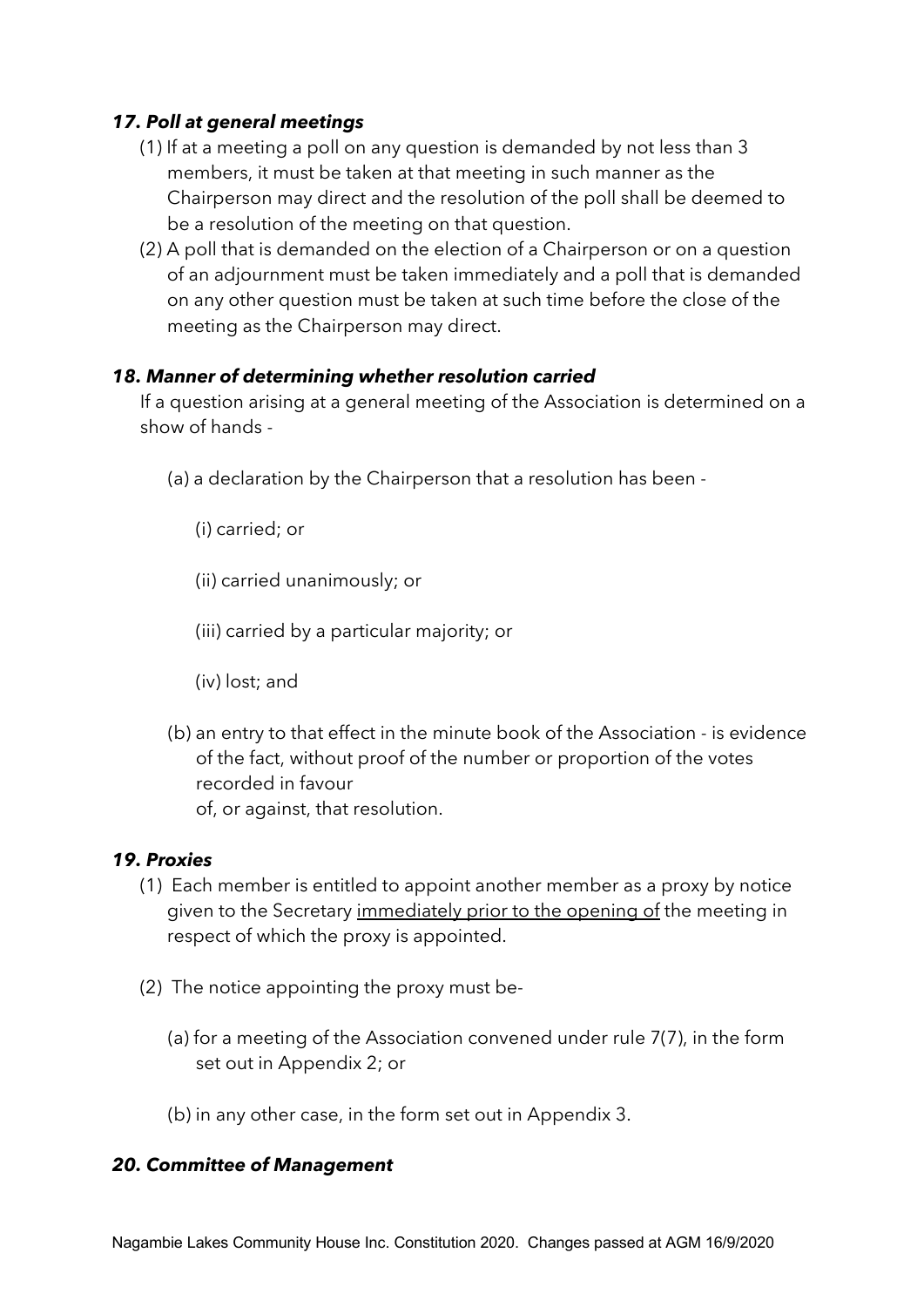- (1) The affairs of the Association shall be managed by the committee of management.
- (2) The committee -

(a) shall control and manage the business and affairs of the Association; and

(b) may, subject to these Rules, the Act and the Regulations, exercise all such

powers and functions as may be exercised by the Association other than those powers and functions that are required by these Rules to be exercised by general meetings of the members of the Association; and

- (c) subject to these Rules, the Act and the Regulations, has power to perform all such acts and things as appear to the committee to be essential for the proper management of the business and affairs of the Association.
- (3) Subject to section 23 of the Act, the committee shall consist of-
	- (a) the officers of the Association; and
	- (b) three ordinary members each of whom shall be elected at the annual general meeting the Association in each year.

#### *21. Office holders*

- (1) The officers of the Association shall be
	- (a) a President;
	- (b) a Vice-President;
	- (c) a Treasurer; and
	- (d) a Secretary.
- (2) The provisions of rule 23, so far as they are applicable and with the necessary modifications, apply to and in relation to the election of persons to any of the offices referred to in sub-rule (1).
- (3) Each officer of the Association shall hold office until the annual general meeting next after the date of his or her election but is eligible for re-election. Officers of the Association may not be re-elected to the same position after holding that position for the previous three years consecutively, but may be elected to any other Committee position.
- (4) In the event of a casual vacancy in any office referred to in sub-rule (1), the committee may appoint one of its members to the vacant office and the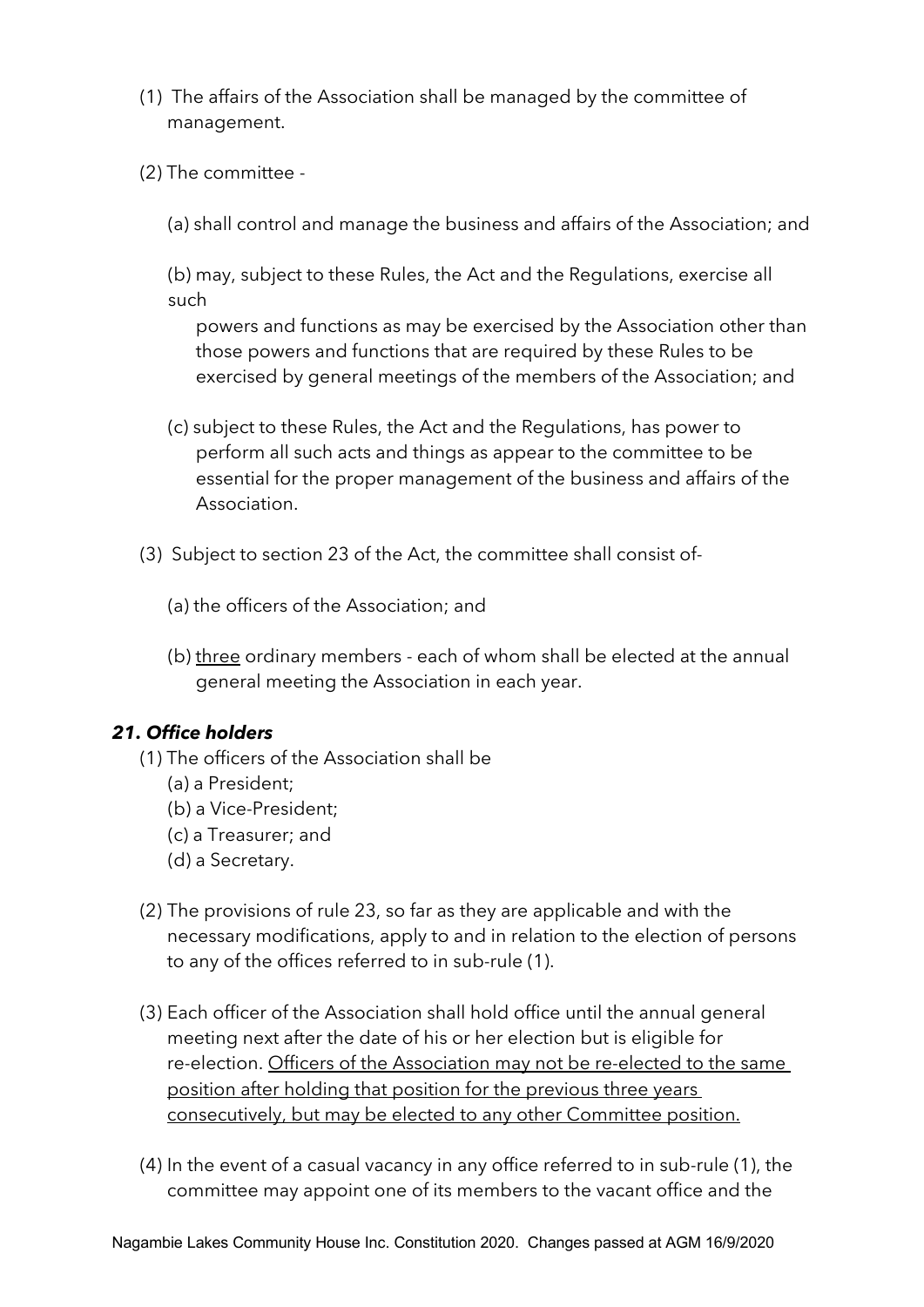member appointed may continue in office up to and including the conclusion of the annual general meeting next following the date of the appointment.

# *22. Ordinary members of the committee*

- (1) Subject to these Rules, each ordinary member of the committee shall hold office until the annual general meeting next after the date of election but is eligible for re-election. Ordinary members of the Association may not be reelected to the same position after holding that position for the previous three years consecutively, but may be elected to any other Committee position.
- (2) In the event of a casual vacancy occurring in the office of an ordinary member of the committee, the committee may appoint a member of the Association to fill the vacancy and the member appointed shall hold office, subject to these Rules, until the conclusion of the annual general meeting next following the date of the appointment.

# *23. Election of officers and ordinary committee members*

- (1) Nominations of candidates for election as officers of the Association or as ordinary members of the committee must be -
	- (a) made in writing, signed by two members of the Association and accompanied by the written consent of the candidate (which may be endorsed on the form of nomination); and
	- (b) delivered to the Secretary of the Association not less than 24 hours before the date fixed for the holding of the annual general meeting.
- (2) A candidate may only be nominated for one office, or as an ordinary member of the committee, prior to the annual general meeting.
- (3) If insufficient nominations are received to fill all vacancies on the committee, the candidates nominated shall be deemed to be elected and further nominations may be received at the annual general meeting.
- (4) If the number of nominations received is equal to the number of vacancies to be filled, the persons nominated shall be deemed to be elected.
- (5) If the number of nominations exceeds the number of vacancies to be filled, a ballot must be held.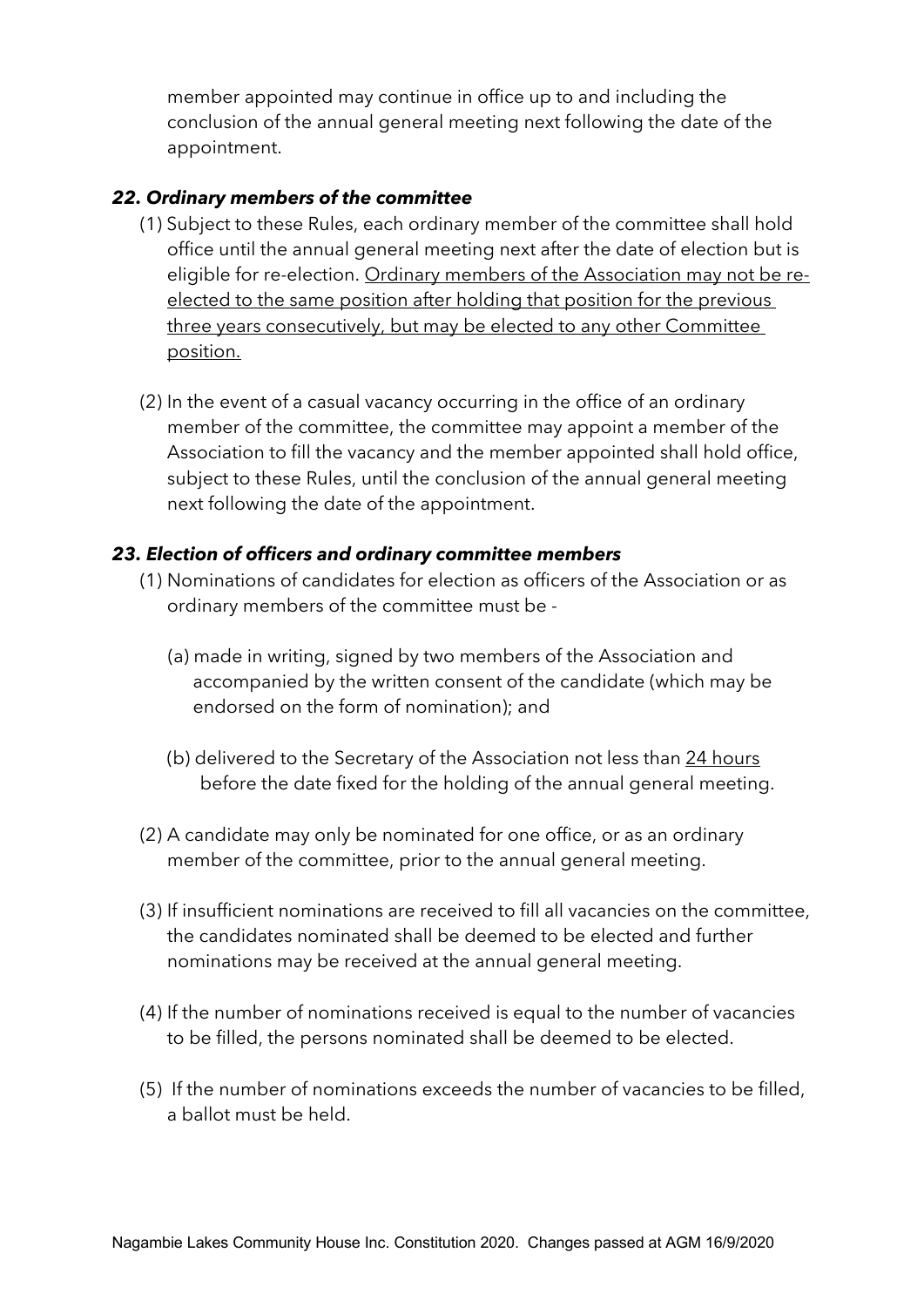(6) The ballot for the election of officers and ordinary members of the committee must be conducted at the annual general meeting in such manner as the committee may direct.

#### *24. Vacancies*

The office of an officer of the Association, or of an ordinary member of the committee, becomes vacant if the officer or member -

- (a) ceases to be a member of the Association; or
- (b) becomes an insolvent under administration within the meaning of the Corporations Law; or
- (c) resigns from office by notice in writing given to the Secretary.

#### *25. Meetings of the committee*

- (1) The committee must meet at least 3 times in each year at such place and such times as the committee may determine.
- (2) Special meetings of the committee may be convened by the President or by any 4 members of the committee.

#### *26. Notice of committee meetings*

- (1) Written notice of each committee meeting must be given to each member of the committee at least 2 business days before the date of the meeting.
- (2) Written notice must be given to members of the committee of any special meeting specifying the general nature of the business to be conducted and no other business may be conducted at such a meeting.

## *27. Quorum for committee meetings*

- (1) Any 4 members of the committee constitute a quorum for the conduct of the business of a meeting of the committee.
- (2) No business may be conducted unless a quorum is present.
- (3) If within half an hour of the time appointed for the meeting a quorum is not present -
	- (i) in the case of a special meeting the meeting lapses;
	- (ii) in any other case the meeting shall stand adjourned to the same place and the same time and day in the following week.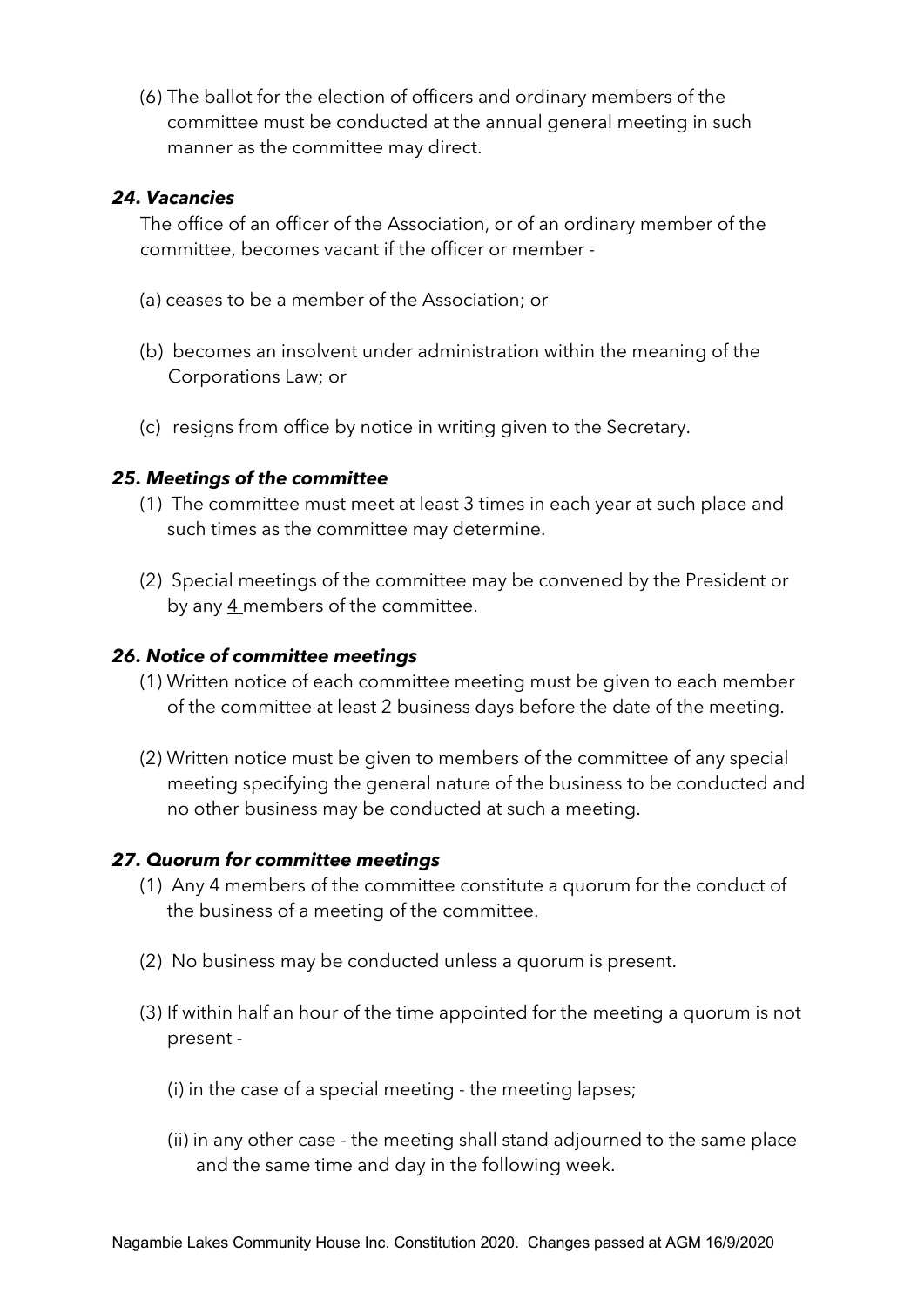(4) The committee may act notwithstanding any vacancy on the committee.

## *28. Presiding at committee meetings*

At meetings of the committee-

(a) the President or, in the President's absence, the Vice President presides; or

(b) if the President and the Vice-President are absent, or are unable to preside, the members present must choose one of their number to preside.

## *29. Voting at committee meetings*

- (1) Questions arising at a meeting of the committee, or at a meeting of any sub-committee appointed by the committee, shall be determined on a show of hands or, if a member requests, by a poll taken in such manner as the person presiding at that meeting may determine.
- (2) Each member present at a meeting of the committee, or at a meeting of any sub-committee appointed by the committee (including the person presiding at the meeting), is entitled to one vote and, in the event of an equality of votes on any question, the person presiding may exercise a second or casting vote.

## *30. Removal of committee member*

- (1) The Association in general meeting may, by resolution, remove any member of the committee before the expiration of the member's term of office and appoint another member in his or her place to hold office until the expiration of the term of the first-mentioned member.
- (2) A member who is the subject of a proposed resolution referred to in sub-rule (1) may make representations in writing to the Secretary or President of the Association (not exceeding a reasonable length) and may request that the representations be provided to the members of the Association.
- (3) The Secretary or the President may give a copy of the representations to each member of the Association or, if they are not so given, the member may require that they be read out at the meeting.

## *31. Minutes of meetings*

The Secretary of the Association must keep minutes of the resolutions and proceedings of each general meeting, and each committee meeting, together with a record of the names of persons present at committee meetings.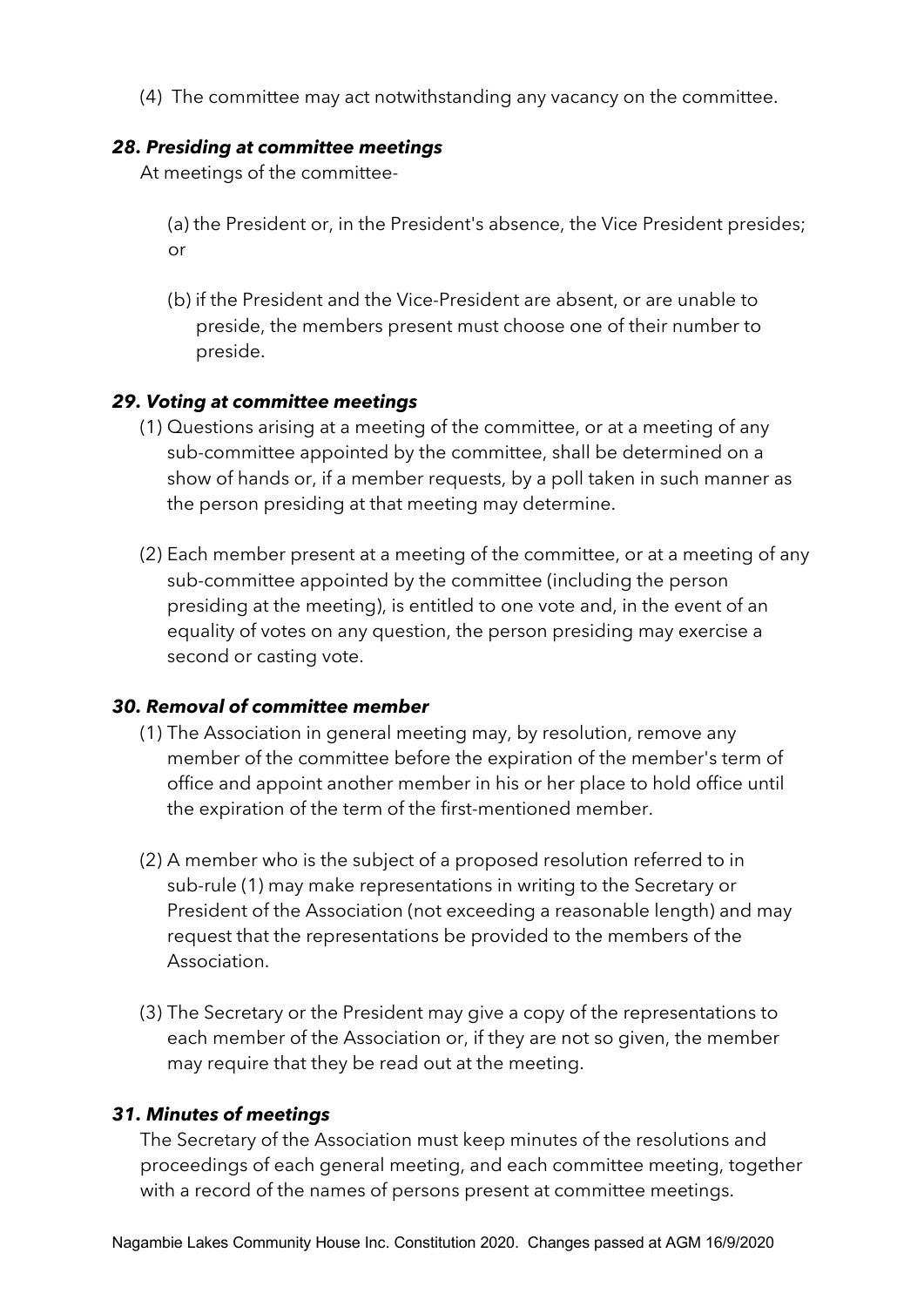# *32. Funds*

- (1) The Treasurer of the Association must-
	- (a) collect and receive all moneys due to the Association and make all payments authorised by the Association; and
	- (b) keep correct accounts and books showing the financial affairs of the Association with full details of all receipts and expenditure connected with the activities of the Association.
- (2) All cheques, drafts, bills of exchange, promissory notes and other negotiable instruments must be signed by two members of the committee.
- (3) The funds of the Association shall be derived from entrance fees, annual subscriptions, donations and such other sources as the committee determines.
- (4) The assets and income of the organisation shall be applied exclusively to the promotion of its objects and no portion shall be paid or distributed directly or indirectly to the members of the organisation except as a bona fide remuneration for services rendered or expenses incurred on behalf of the organisation.

## *33. Seal*

- (1) The common seal of the Association must be kept in the custody of the Secretary.
- (2) The common seal must not be affixed to any instrument except by the authority of the committee and the affixing of the common seal must be attested by the signatures either of two members of the committee or, of one member of the committee and of the public officer of the Association.

## *34. Notice to members*

Except for the requirement in rule 12, any notice that is required to be given to a

member, by on behalf of the Association, under these Rules may be given by -

- a. By electronic transmission (email)
- b. Personally OR
- c. By prepaid post if requested by a member

## *35. Winding up*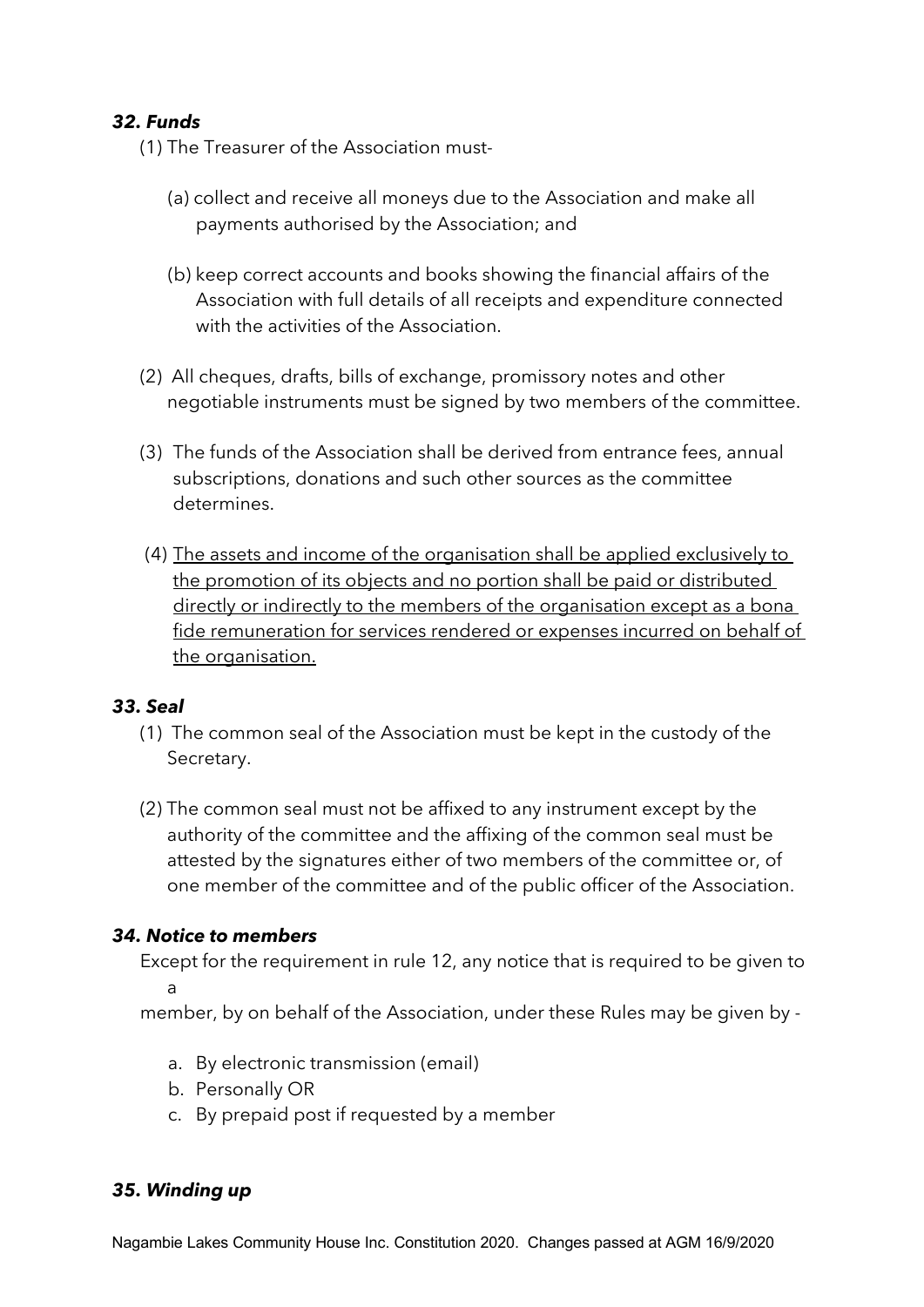In the event of the organisation being dissolved, the amount which remains after such dissolution and the satisfaction of all debts and liabilities shall be paid and applied by the organisation in accordance with its powers to any organisation which has similar objects and which has rules prohibiting the distribution of its assets and income to its members.

# *36. Custody and inspection of books and records*

- (1) Except as otherwise provided in these Rules, the Secretary must keep in his or her custody or under his or her control all books, documents and securities of the Association.
- (2) All accounts, books, securities and any other relevant documents of the Association must be available for inspection free of charge by any member upon request.
- (3) A member may make a copy of any accounts, books, securities and any other

relevant documents of the Association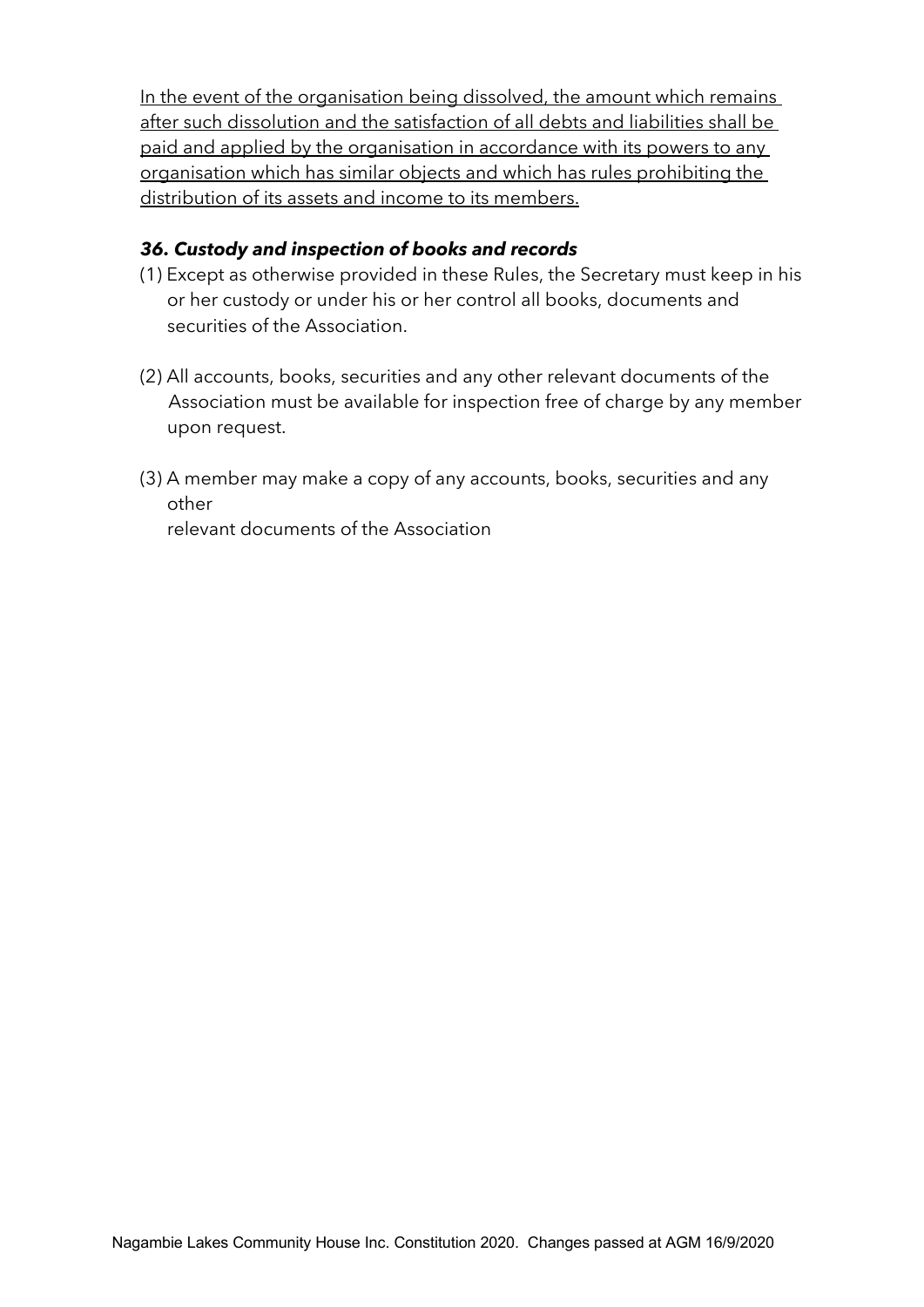# **APPLICATION FOR MEMBERSHIP** of **Nagambie Lakes Community House Inc.**

|                                                                                                                                                                                                | (name and occupation - please print)       |  |  |  |
|------------------------------------------------------------------------------------------------------------------------------------------------------------------------------------------------|--------------------------------------------|--|--|--|
|                                                                                                                                                                                                |                                            |  |  |  |
|                                                                                                                                                                                                | (address – please print)                   |  |  |  |
|                                                                                                                                                                                                |                                            |  |  |  |
|                                                                                                                                                                                                |                                            |  |  |  |
|                                                                                                                                                                                                |                                            |  |  |  |
|                                                                                                                                                                                                |                                            |  |  |  |
|                                                                                                                                                                                                |                                            |  |  |  |
|                                                                                                                                                                                                |                                            |  |  |  |
| desire to become a member of Nagambie Lakes Community House Inc. In the event of my admission as a<br>member, I agree to be bound by the rules of the Association for the time being in force. |                                            |  |  |  |
|                                                                                                                                                                                                |                                            |  |  |  |
|                                                                                                                                                                                                |                                            |  |  |  |
| <b>PROPOSER</b>                                                                                                                                                                                |                                            |  |  |  |
|                                                                                                                                                                                                |                                            |  |  |  |
| (name and occupation - please print)                                                                                                                                                           |                                            |  |  |  |
| nominate the applicant, who is personally known to me, for membership of the Association.                                                                                                      |                                            |  |  |  |
|                                                                                                                                                                                                |                                            |  |  |  |
| <b>SECONDER</b>                                                                                                                                                                                |                                            |  |  |  |
|                                                                                                                                                                                                |                                            |  |  |  |
| (name and occupation - please print)                                                                                                                                                           |                                            |  |  |  |
| second the nomination of the applicant, who is personally known to me, for membership of the<br>Association.                                                                                   |                                            |  |  |  |
|                                                                                                                                                                                                |                                            |  |  |  |
|                                                                                                                                                                                                |                                            |  |  |  |
|                                                                                                                                                                                                |                                            |  |  |  |
|                                                                                                                                                                                                |                                            |  |  |  |
|                                                                                                                                                                                                |                                            |  |  |  |
|                                                                                                                                                                                                |                                            |  |  |  |
|                                                                                                                                                                                                |                                            |  |  |  |
| Membership received / /                                                                                                                                                                        | Accepted / /                               |  |  |  |
| Joining fee received / /                                                                                                                                                                       | Annual Subscription received /<br>$\prime$ |  |  |  |
|                                                                                                                                                                                                |                                            |  |  |  |
|                                                                                                                                                                                                |                                            |  |  |  |

Nagambie Lakes Community House Inc. Constitution 2020. Changes passed at AGM 16/9/2020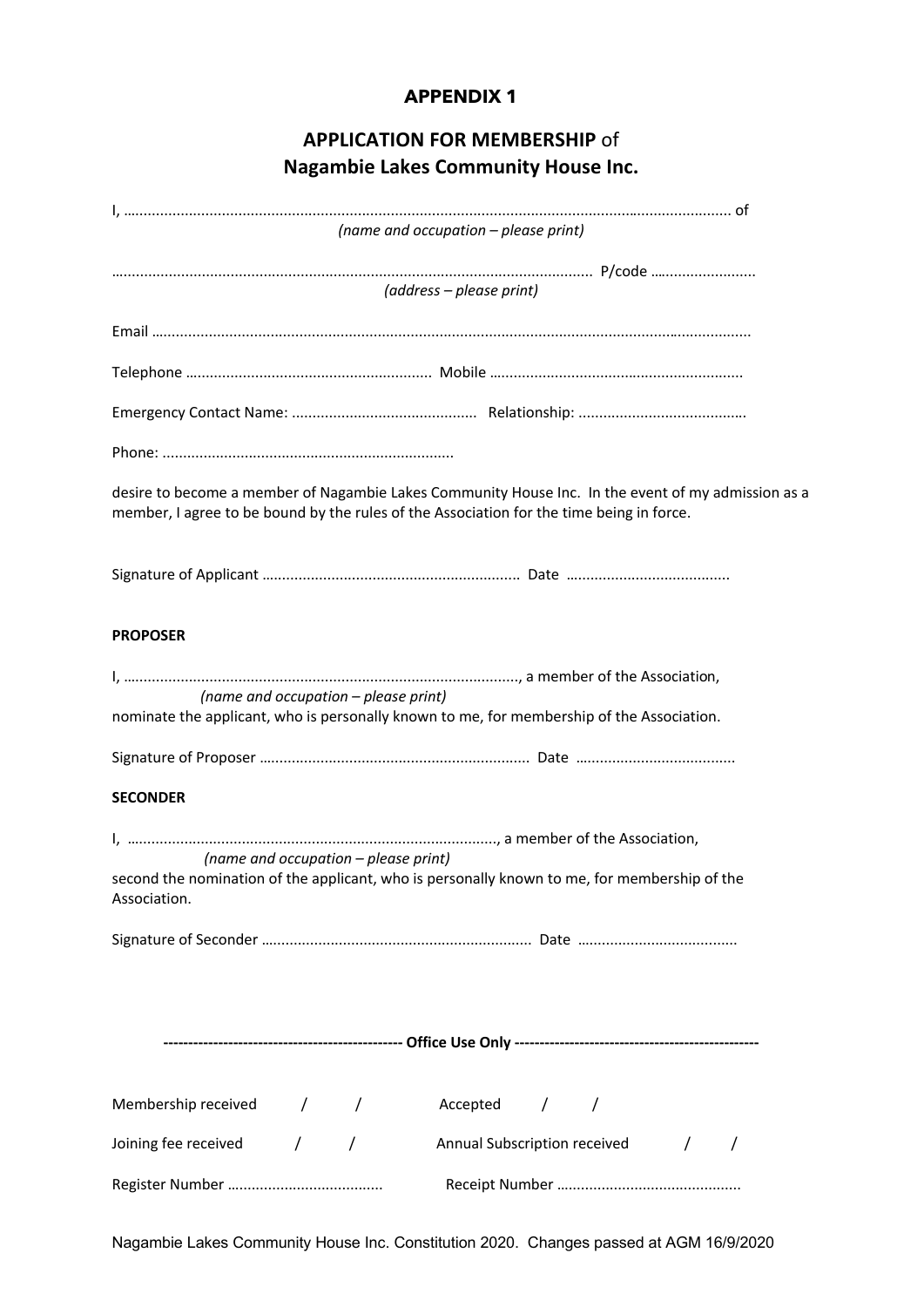#### **Member's Profile**

In order for NLCH to accommodate your interests and needs, please complete the following. This information also assists in the planning of tutorials and activities.

| Please list:                                       |         |   |
|----------------------------------------------------|---------|---|
|                                                    | Hobbies | . |
|                                                    |         |   |
|                                                    |         |   |
|                                                    |         |   |
|                                                    | Skills  | . |
|                                                    |         |   |
|                                                    |         |   |
|                                                    |         |   |
|                                                    |         |   |
|                                                    |         |   |
|                                                    |         | . |
| Courses I would be interested in attending at NLCH |         |   |
|                                                    |         |   |
|                                                    |         |   |
|                                                    |         |   |
|                                                    |         |   |

**This information will be used for internal purposes only and will not be shared with any other services unless consent is provided by the applicant.**

Thank you for your assistance.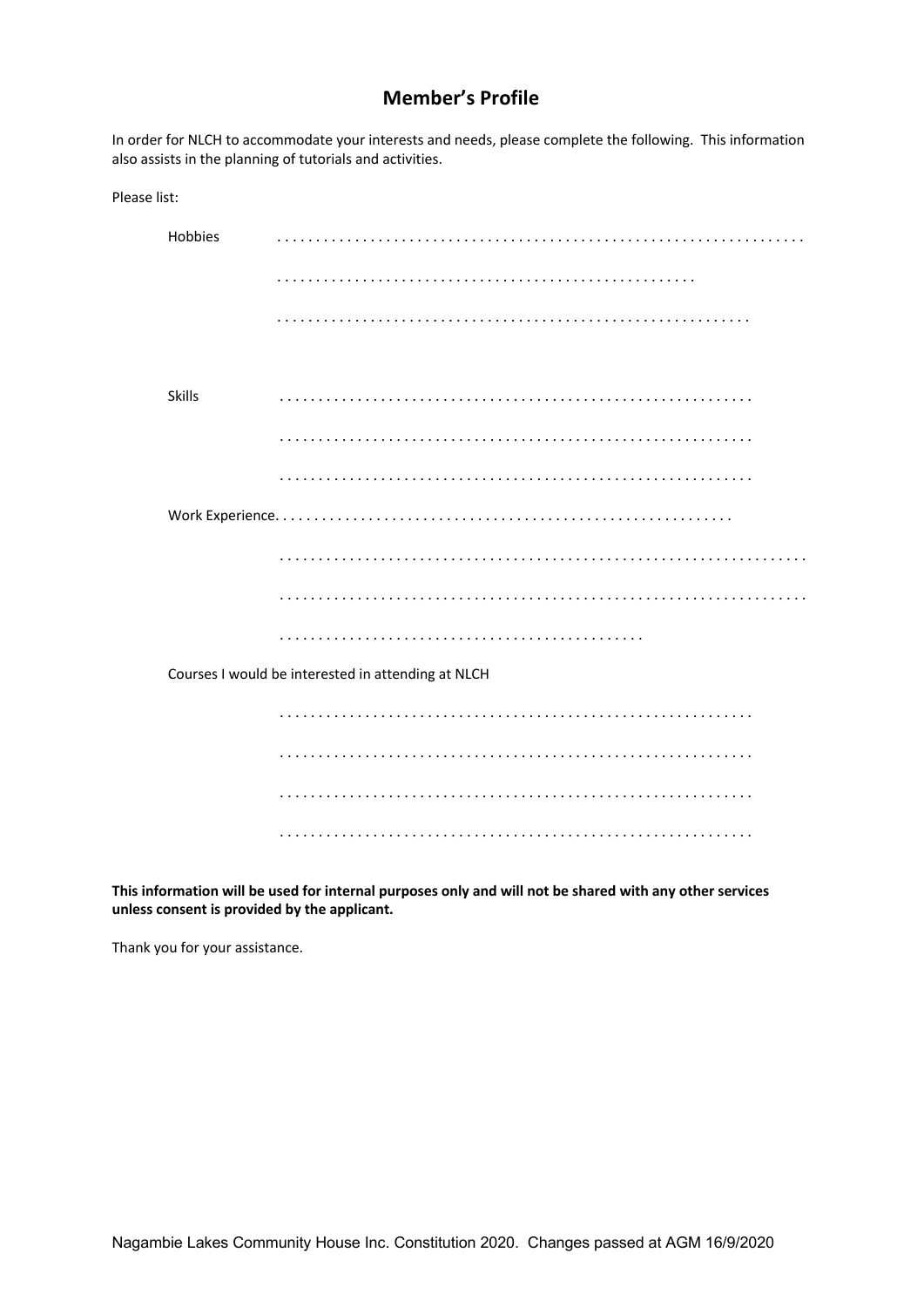# **FORM OF APPOINTMENT OF PROXY FOR MEETING OF ASSOCIATION CONVENED UNDER RULE 7(7)**

| (name)                                                                                                                                                                            |
|-----------------------------------------------------------------------------------------------------------------------------------------------------------------------------------|
|                                                                                                                                                                                   |
| (address)                                                                                                                                                                         |
| being a member of Nagambie Lakes Community House Inc.<br>(name of incorporated association)                                                                                       |
| (name of proxy holder)                                                                                                                                                            |
|                                                                                                                                                                                   |
| (address of proxy holder)                                                                                                                                                         |
| being a member of that Incorporated Association, as my proxy to vote for me on<br>my behalf at the appeal to the general meeting of the Association convened<br>(date of meeting) |
| and at any adjournment of that meeting.                                                                                                                                           |
| I authorise my proxy to vote on my behalf at their discretion in respect of the<br>following resolution (insert details of resolution passed under rule 7(1))                     |
|                                                                                                                                                                                   |
|                                                                                                                                                                                   |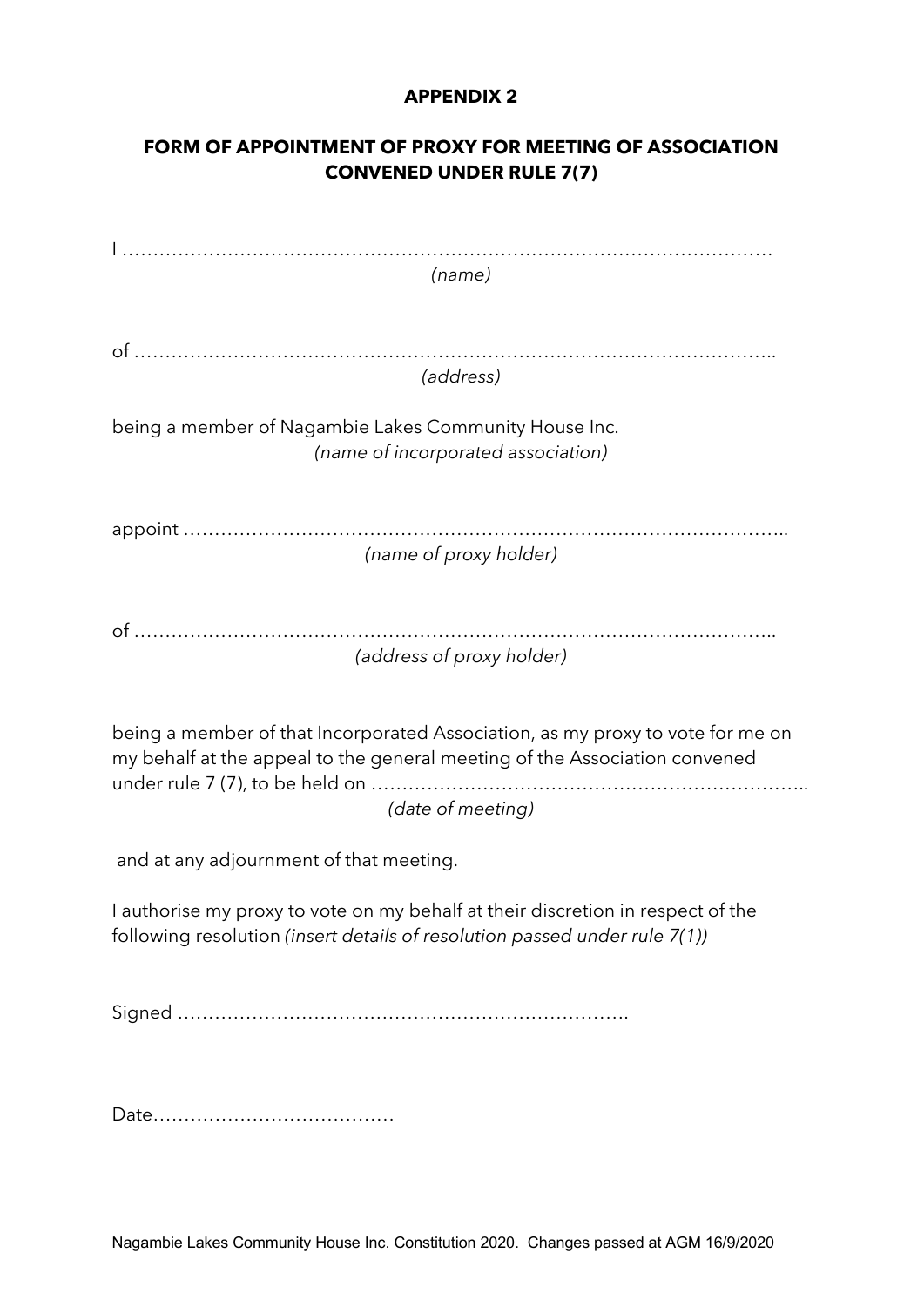# **FORM OF APPOINTMENT OF PROXY**

| (name)                                                                             |
|------------------------------------------------------------------------------------|
|                                                                                    |
|                                                                                    |
| (address)                                                                          |
|                                                                                    |
| being a member of Nagambie Lakes Community House Inc.                              |
| (name of incorporated association)                                                 |
|                                                                                    |
|                                                                                    |
| (name of proxy holder)                                                             |
|                                                                                    |
|                                                                                    |
| (address of proxy holder)                                                          |
|                                                                                    |
|                                                                                    |
| being a member of that Incorporated Association, as my proxy to vote for me on     |
| my behalf at the annual/special* general meeting of the Association to be held on  |
| (date of meeting)                                                                  |
|                                                                                    |
| and at any adjournment of that meeting.                                            |
| My proxy is authorised to vote in favour/against* the following resolution (insert |
| details of resolution).                                                            |
|                                                                                    |
|                                                                                    |
|                                                                                    |
|                                                                                    |
|                                                                                    |
|                                                                                    |
|                                                                                    |

\* Delete if not applicable